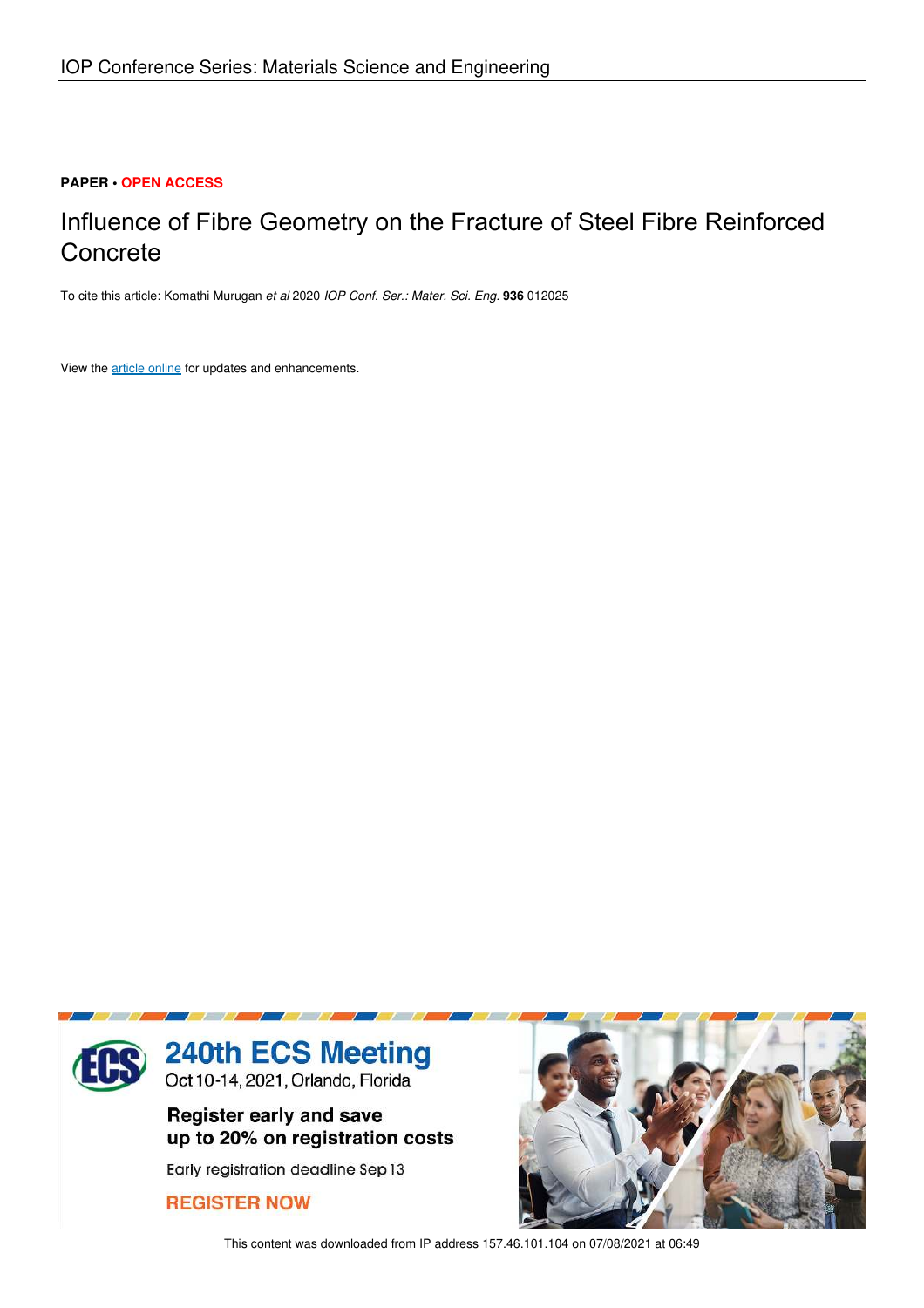# **Influence of Fibre Geometry on the Fracture of Steel Fibre Reinforced Concrete**

**Komathi Murugan1\*, Stefie J Stephen<sup>2</sup> and Ravindra Gettu<sup>3</sup>**

<sup>1</sup> Senior Project Officer (Postdoc), Department of Civil Engineering, IIT Madras, India

<sup>2</sup> Junior Research Fellow (Postdoc), Department of Civil Engineering, IIT Madras, India

<sup>3</sup> VS Raju Chair Professor, Department of Civil Engineering, IIT Madras, India

\*[komathimurugan@gmail.com](mailto:komathimurugan@gmail.com) 

**Abstract.** Steel fibre reinforced concrete (SFRC) is used in various structural applications such as slabs, pavements, hydraulic structures, tunnel linings etc., due to their ability to limit the initiation and propagation of cracks, thereby improving the tensile load-carrying capacity and toughness. Two important parameters affecting the mechanical performance of a given SFRC are the type and dosage of fibres. The study presented in this paper examines the influence of fibre geometry on the fracture properties, considering two different types of cold-drawn hookedended steel fibres. Details of the pertaining experimental investigations conducted on SFRC with two different hooked-end geometries (denoted as 3D and 5D) at equivalent dosages are included; the tests conformed to EN 14651:2005+A1:2007. With the change in geometry, from the more conventional (3D) hooked-end with one kink, to that with three kinks at the ends (5D), even with a reduction of dosage from 45 to 35 kg/m<sup>3</sup>, 5D fibres were found to exhibit a slight superior performance than 3D fibres.

#### **1. Introduction**

Steel fibre reinforced concrete (SFRC) has the toughness and crack bridging ability to encourage its use in a wide range of applications, such as shotcrete, bridge decks, tunnel linings, slabs, pavements, hydraulic structures and precast elements. The geometry of the fibre plays an important role in the SFRC response, as it affects the pull-out characteristics and crack-bridging response during crack propagation. An appropriate geometry should ensure both resistance to crack opening and dissipation of energy in controlled manner, without brittle failure. Also, the geometry should be such that entanglement and balling during fabrication are prevented.

The present study investigates the flexural properties of SFRC with cold-drawn wire fibres, with two configurations having the hooked-ends with one kink (denoted as 3D) and with two kinks (denoted as 5D); see figure 1.



**Figure 1.** Selected types of fibres (a) 3D (b) 5D (Courtesy: [www.bekaert.com\)](http://www.bekaert.com/).

Content from this work may be used under the terms of theCreative Commons Attribution 3.0 licence. Any further distribution of this work must maintain attribution to the author(s) and the title of the work, journal citation and DOI. Published under licence by IOP Publishing Ltd 1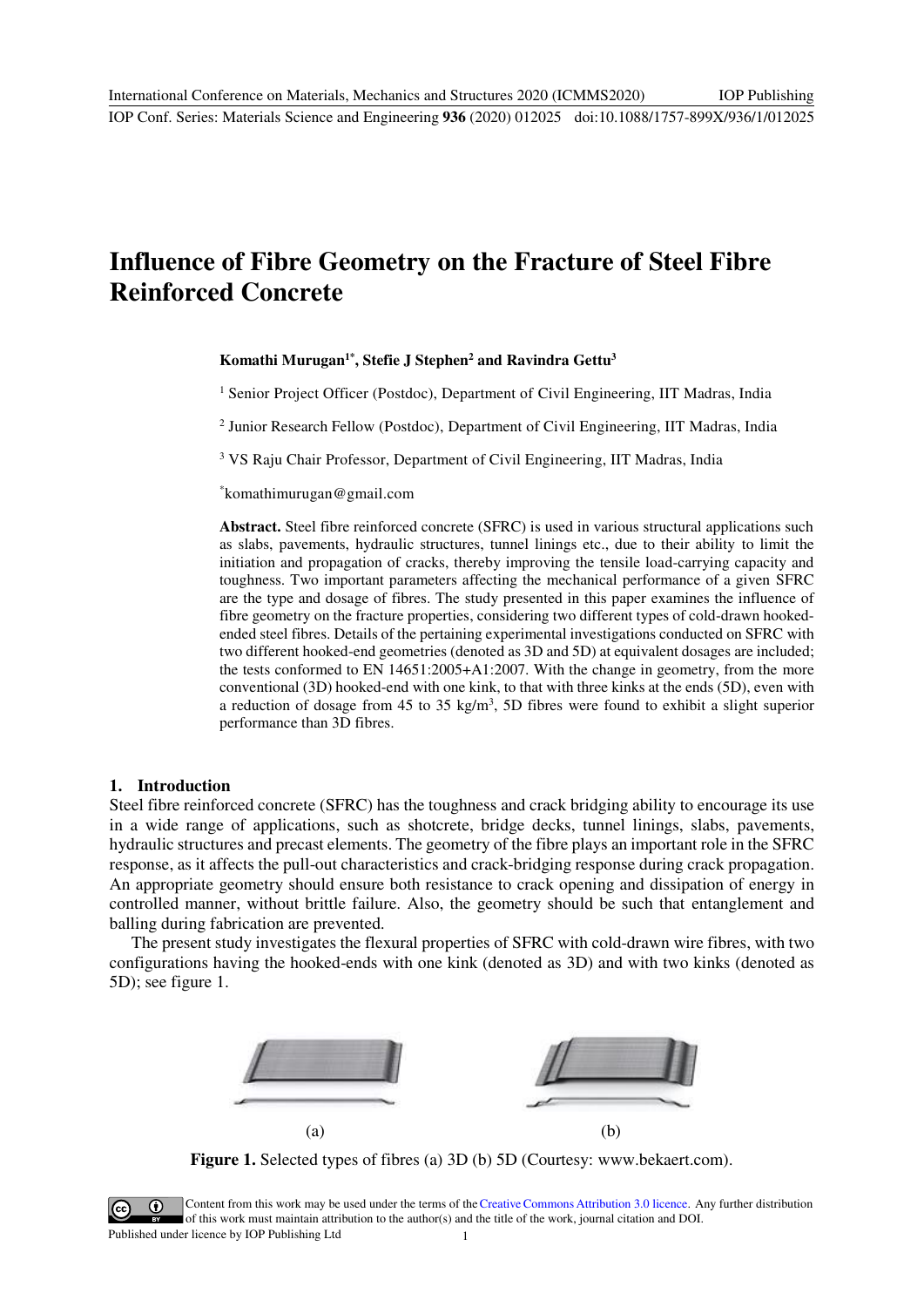International Conference on Materials, Mechanics and Structures 2020 (ICMMS2020) IOP Conf. Series: Materials Science and Engineering **936** (2020) 012025 doi:10.1088/1757-899X/936/1/012025 IOP Publishing

### **2. Research background and motivation**

The fibre parameters such as aspect ratio, tensile strength, volume fraction, dosage etc., along with concrete parameters, have been investigated previously for hooked-ended steel fibres (Johnston, 1974 [1]; Naaman, 1985 [2]; Michels *et al.*, 2013 [3]; Tiberti *et al.*, 2015 [4]; Jose *et al.*, 2018 [5]; Stephen *et al.*, 2019 [6]). Recently, the conventional hooked-end steel fibres have been modified with more kinks at the ends to increase the performance. Fibres with multiple kinks have been found to exhibit higher efficiency due to better anchorage, more stress distribution, multiple cracking and increased ductility (Abdallah *et al.*, 2016 [7]; Lee *et al.*, 2019 [8]). The study reported in this paper probes the mechanical performance of SFRC under flexure to assess the parameters used normally in design criteria for structural applications.

## **3. Experimental investigation**

#### *3.1. Details of specimens*

SFRC specimens with nominal dimensions of 150 mm  $\times$  150 mm  $\times$  550 mm (width  $\times$  depth  $\times$  length) were examined; see table 1 for details of the fibres used (as available in the product specifications given by manufacturer). Note that both the types of fibres had lengths of 60 mm and diameter of 0.9 mm, and made with cold-drawn wires with modulus of elasticity equal to 210 GPa. The grade of concrete is M50, with a cement content of  $340 \text{ kg/m}^3$ .

| Type of<br>fibre | Dosage<br>$(kg/m^3)$ | Tensile strength<br>(MPa) | Specimen designation             |  |  |  |  |
|------------------|----------------------|---------------------------|----------------------------------|--|--|--|--|
| 3D               | 45                   | 1.16                      | 3D - S1 to S8 (8 beam specimens) |  |  |  |  |
| 5D               | 35                   | 2.30                      | 5D - S1 to S8 (8 beam specimens) |  |  |  |  |

| <b>Table 1.</b> Details of fibres |  |
|-----------------------------------|--|
|-----------------------------------|--|

## *3.2. Tests for flexural toughness characterisation*

The flexural performance of the SFRC beams was evaluated in terms of the limit of proportionality (LOP) or flexural strength, and the residual flexural strengths, using the experimentally-determined load versus crack mouth opening displacement (CMOD) curves. The tests were conducted using a closedloop servo-hydraulic testing system of 300 kN capacity; see figure 2 for test set-up. Eight specimens were tested for each type of fibre concrete.



**Figure 2.** Test setup to determine flexural strength.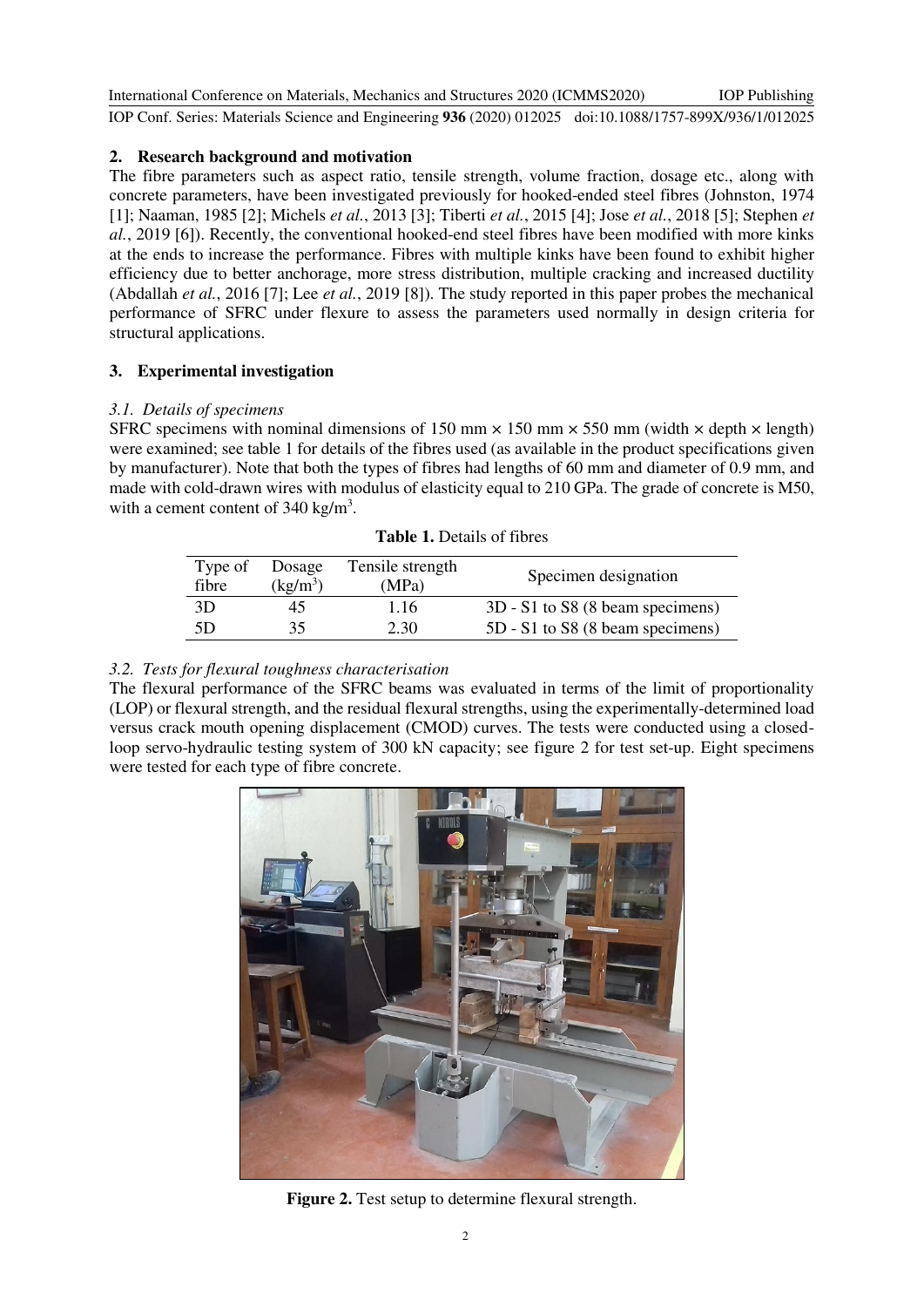The test procedure, broadly conforming to EN 14651:2005+A1:2007 [9], is as follows.

- First, a 25 mm deep notch was cut at the bottom surface of a specimen at mid-span, perpendicular to the direction of casting.
- Next, the specimen was simply-supported with a centre-to-centre span of 500 mm. A clip gauge was mounted on knife-edges across the notch mouth to record the change in CMOD (horizontal displacement), with increase in load.
- The load is vertically applied at the mid-span, perpendicular to the longitudinal axis of the beam (along the notch plane). It was initially controlled based on load, with application at a constant rate of 100 N/s, up to a value corresponding to about 40% of the peak load (peak load for trial specimens with 3D and 5D fibres were found to be about 30 kN). Beyond this level, it was controlled based on displacement, by increasing the CMOD at a constant rate of 0.018 mm/min up to 0.1 mm, and then further by 0.09 mm/min. Each test was performed up to a CMOD of not less than 3.5 mm. The load and CMOD readings were recorded during the entire duration of a test.

#### **4. Test results and discussions**

The typical failure pattern of a specimen under load applied at mid-span is shown in figure 3, with a single macro-crack emanating from the notch tip, as expected. The load versus CMOD curves of all the tested specimens are given in figures 4.1, 4.2, 5.1 and 5.2. The first crack for each specimen was observed in a load range of 6 kN to 8 kN. For Specimens 3D - S7, 3D - S8, 5D - S3, 5D -S4, 5D - S6 and 5D-S8, there is a gradual reduction in load with increase in CMOD, on the widening of crack. This is attributed to the absence of fibres at immediate vicinity to effect the bridging action. With respect to the ultimate load, a wide variation is obtained between the specimens of each type (3D and 5D). This is because of the inherent variability in the specimens due to the casting and action of fibres.



**Figure 3.** Typical failure pattern (shown for Specimen 5D - S1).



**Figure 4.1.** Load versus CMOD curves for specimens with 3D fibres (complete behaviour).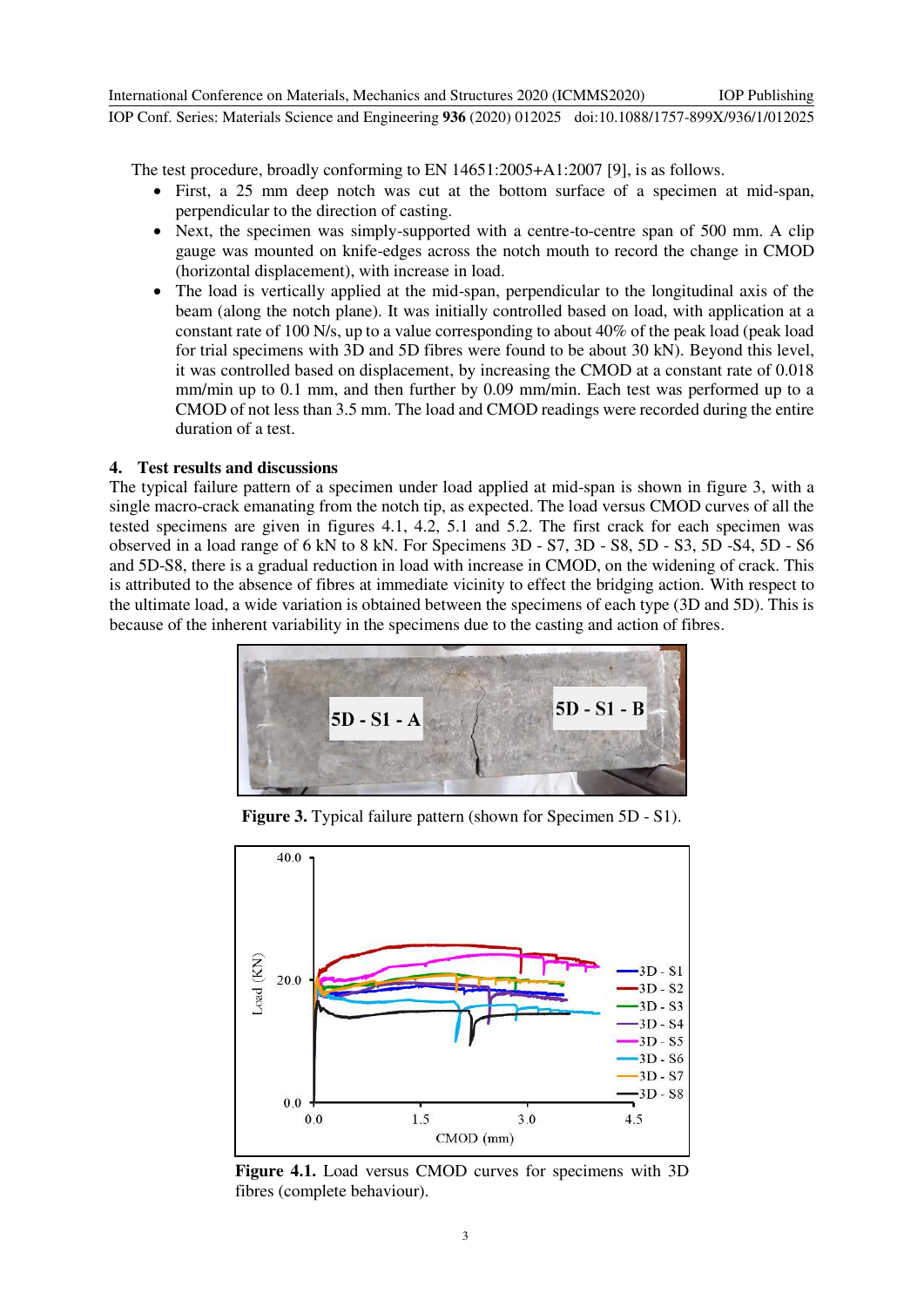International Conference on Materials, Mechanics and Structures 2020 (ICMMS2020) IOP Conf. Series: Materials Science and Engineering **936** (2020) 012025 doi:10.1088/1757-899X/936/1/012025 IOP Publishing



**Figure 4.2.** Load versus CMOD curves for specimens with 3D fibres (enlarged initial portion).



**Figure 5.1.** Load versus CMOD curves for specimens with 5D fibres (complete behaviour).



**Figure 5.2.** Load versus CMOD curves for specimens with 5D fibres (enlarged initial portion).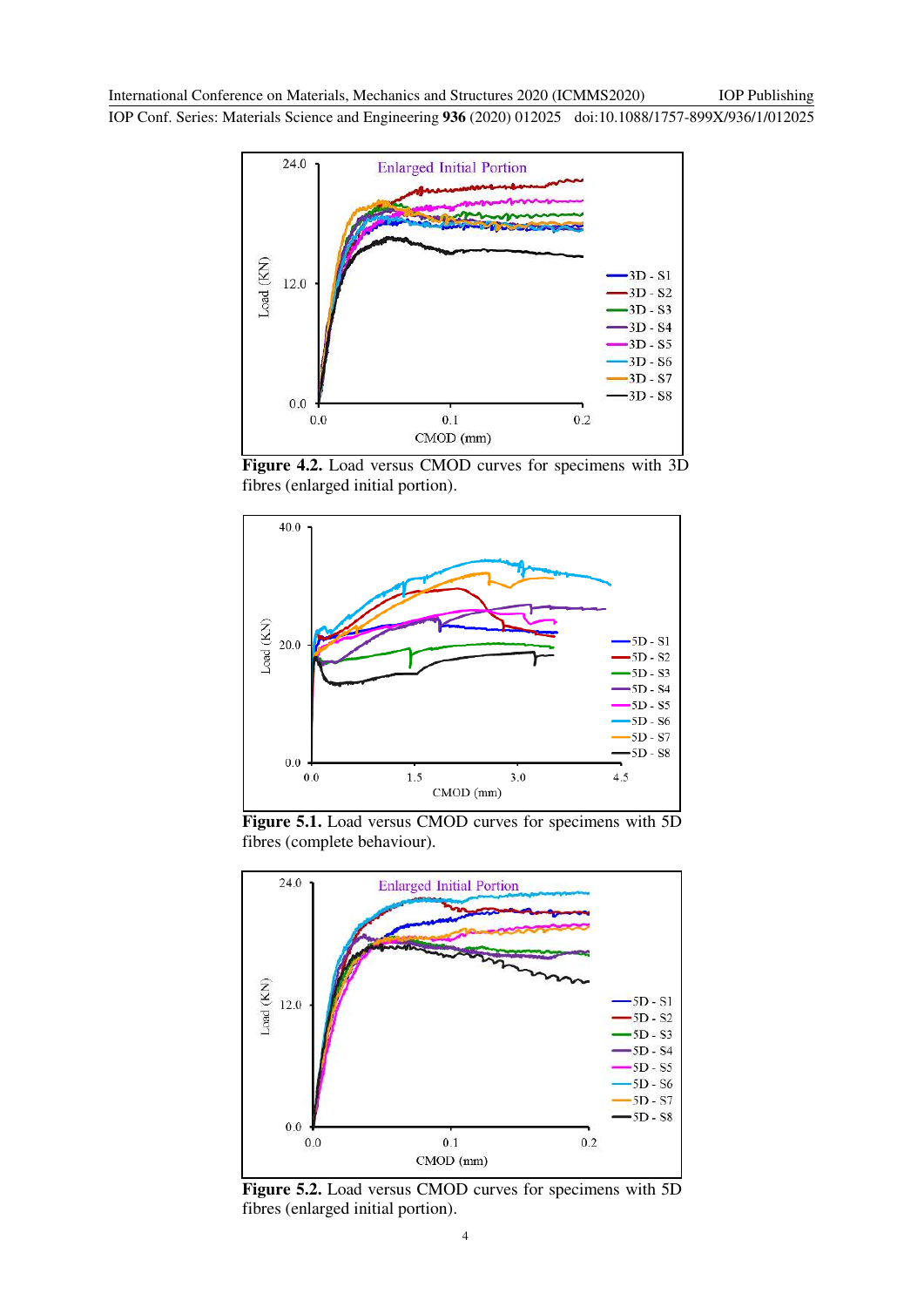International Conference on Materials, Mechanics and Structures 2020 (ICMMS2020) IOP Conf. Series: Materials Science and Engineering **936** (2020) 012025 doi:10.1088/1757-899X/936/1/012025 IOP Publishing

The flexural toughness parameters were computed as explained below:

• The LOP is given by the following expression (equation  $(1)$ ):

$$
f_{ct,L}^f = \frac{3F_L\hat{l}}{2bh_{sp}^2} \tag{1}
$$

Here,

$$
f_{ct,L}^J = \text{LOP (MPa)}
$$

 $F_L$  = load corresponding to the LOP (N)

- $l =$  supported length of the specimen  $(= 500 \text{ mm})$
- $b =$  width of the specimen (= 150 mm)
- $h_{sp}$  = distance between the tip of the notch and the extreme compression fibre at top of the specimen  $(= 125 \text{ mm})$

The LOP for each specimen was calculated. It is expressed in terms of mean, standard deviation (*s*) and characteristic strength  $(f_{Lk} = \text{mean} - ks)$ , where  $k = 2.00$  for 8 samples, as per RILEM TC 162-TDF, 2003 [10]), for each type of fibre in table 2. The values of limit of proportionality indicate that there is no significant change in flexural strength or its variability due to the addition of different types of fibres.

The residual flexural tensile strength  $(f_{R,j})$  is given by the following expression (equation (2)):

$$
f_{R,j} = \frac{3F_j l}{2bh_{sp}^2} \tag{2}
$$

Here,  $F_j$  is the load (N) with  $j = 1, 2, 3, 4$  corresponding to CMOD of 0.5, 1.5, 2.5 and 3.5 mm, respectively. The values of  $f_{R,j}$  pertaining to each type of fibre are reported in table 2. The mean values of residual flexural tensile strength are found to be highest for the specimens with 5D fibres. However, the characteristic values are similar due to the larger scatter in the concretes with 5D fibres.

| Type of<br>fibre | <b>LOP</b><br>(mean $\pm$<br>standard<br>deviation), | Characteristic<br>flexural<br>strength, $f_{Lk}$<br>(MPa) | $f_{R,i}$ (mean $\pm$ standard<br>deviation)<br>(MPa) |           |           |                   | Characteristic strength,<br>$f_{R, jk}$<br>(MPa) |            |            |            |
|------------------|------------------------------------------------------|-----------------------------------------------------------|-------------------------------------------------------|-----------|-----------|-------------------|--------------------------------------------------|------------|------------|------------|
|                  | $f'_{\underline{ct},\underline{L}}$ (MPa)            |                                                           | f <sub>R, 1</sub>                                     | $f_{R,2}$ | $f_{R,3}$ | $f_{R,4}$         | $f_{R,1k}$                                       | $f_{R,2k}$ | $f_{R,3k}$ | $f_{R,4k}$ |
| 3D               | $6.02 \pm 0.38$                                      | 5.26                                                      | 5.92<br>土                                             | 6.36<br>土 | 6.23<br>土 | 5.98<br>$\ddot{}$ | 4.08                                             | 4.25       | 3.73       | 3.83       |
|                  |                                                      |                                                           | 0.92                                                  | 1.05      | 1.25      | 1.07              |                                                  |            |            |            |
| 5D               | $6.03 \pm 0.45$                                      | 5.13                                                      | 6.47                                                  | 7.78      | 8.25      | 7.82              | 4.20                                             | 4.30       | 4.73       | 4.49       |
|                  |                                                      |                                                           | 土<br>1.13                                             | 土<br>1.74 | 土<br>1.76 | 土<br>1.67         |                                                  |            |            |            |

**Table 2.** Estimated flexural toughness parameters.

#### **5. Summary and conclusions**

The experimental investigation on SFRC with two different types of end-hook fibre geometry shows that the fibres with one kink (3D) at 45 kg/m<sup>3</sup> and the fibres with two kinks (5D) at 35 kg/m<sup>3</sup> gave similar characteristic flexural strength parameters and fracture toughness. However, in terms of the mean performance, the 5D fibres were slightly superior, even though they were used at a lower dosage.

#### **6. References**

- [1] Johnston C D 1974 Steel fiber reinforced mortar and concrete: a review of mechanical properties *ACI Spec. Publ.* **44** 127–42
- [2] Naaman A E 1985 Fiber reinforcement for concrete *Concr. Int.* **7** 21–5
- [3] Michels J, Christen R and Waldmann D 2013 Experimental and numerical investigation on post cracking behaviour of steel fiber reinforced concrete *Eng. Fract. Mech.* **98** 326–49
- [4] Tiberti G, Minelli F and Plizzari G 2015 Cracking behavior in reinforced concrete members with steel fibers: a comprehensive experimental study *Cem. Concr. Res.* **68** 24–34
- [5] Jose S, Gettu R and Indhuja S 2018 Flexural toughness characterisation of steel, polymer and glass fibre reinforced concrete based on the notched beam test *The Indian Concr. J.* **92** 35–50